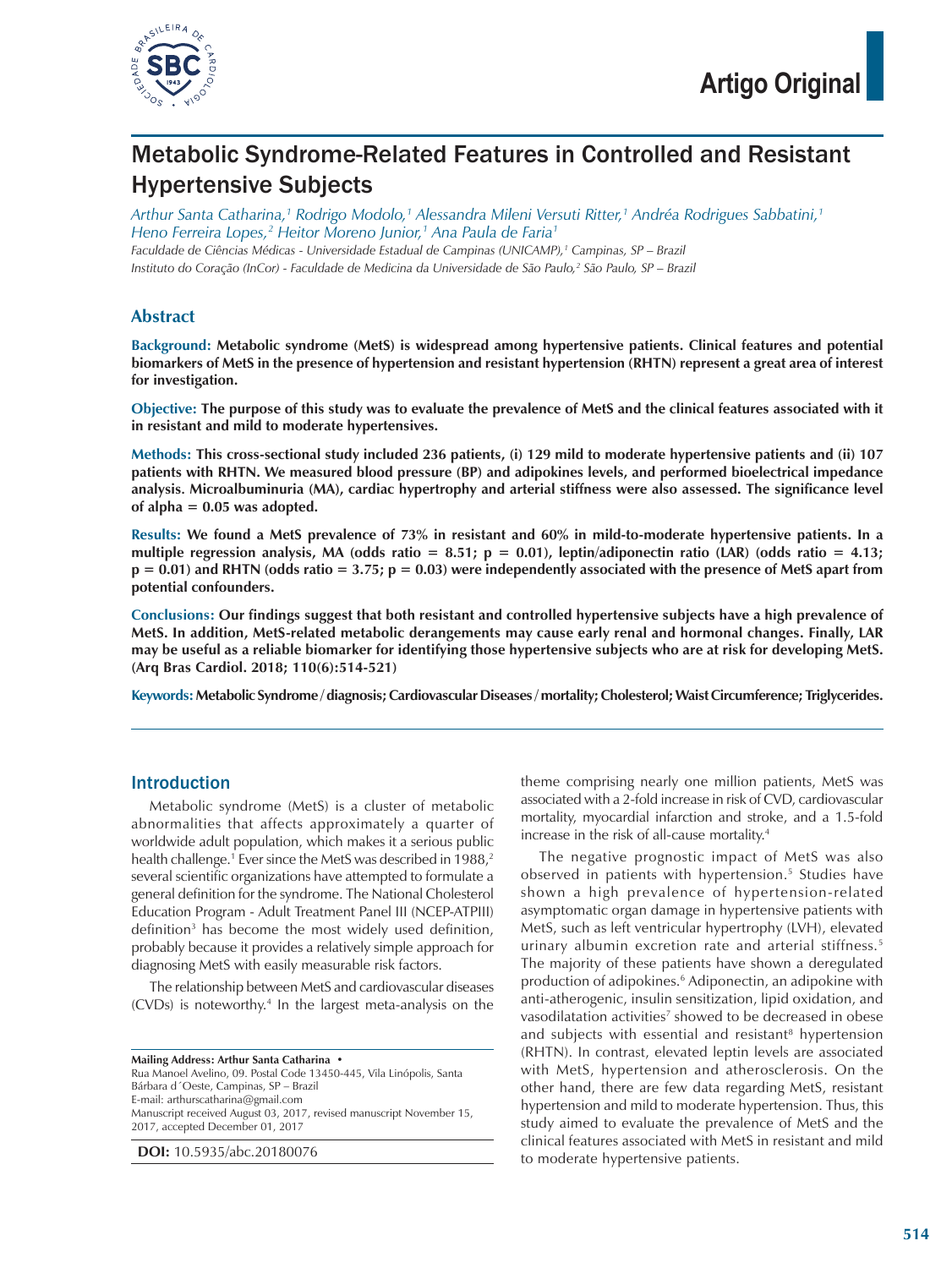## Methods

## Study population

In this cross-sectional study, a convenience sample of 107 resistant and 129 mild to moderate hypertensive patients regularly followed at the Resistant Hypertension Outpatient Clinic and Hypertension Outpatient Clinic of the University of Campinas (Campinas, Brazil) were enrolled, and classified into those with MetS ( $n = 157$ ) and without MetS ( $n = 79$ ). Suitable subjects who agreed to participate in the study were screened for a 6-month period of clinical follow-up to exclude (i) secondary hypertension (pheochromocytoma, aortic coarctation, Cushing's or Conn's syndrome, renal artery stenosis and obstructive sleep apnea) and (ii) pseudoresistance hypertension, including poor medication adherence (verified by pill counts) and white coat hypertension (verified by ambulatory blood pressure monitoring-ABPM).

The diagnosis of "true" RHTN was done according to the 2008 American Heart Association Scientific Statement,<sup>9</sup> the last guideline published which properly defines a condition as (1) high blood pressure (BP) levels despite the use of at least three antihypertensive agents of different classes or (2) controlled BP after the use of four or more drugs. Ideally, one of the three agents should be a diuretic and all agents should be prescribed at optimal doses. Mild to moderate hypertensive subjects (grade I and II hypertension) were defined in accordance to the 2013 European Society of Hypertension (ESH) guidelines,<sup>10</sup> the last guideline on essential hypertension. Exclusion criteria were clinically-evident coronary artery disease or cerebrovascular disease, significant impaired renal or liver function, myocardial infarction and peripheral vascular disease.

#### Diagnosis of MetS

Diagnosis of MetS was determined according to the criteria proposed by the NCEP-ATPIII revised in  $2005<sup>3</sup>$  as the presence of at least three of the following criteria: (i) waist circumference (WC)  $\geq$  88 cm for women or  $\geq$  102 cm for men, (ii) HDL-cholesterol < 50 mg/dL for women or 40 mg/dL for men, (iii) triglycerides  $\geq$  150 mg/dL (or in current use of fibrate), (iv) cutoff BP values of  $\geq 130/85$  mmHg (or current antihypertensive treatment), and (v) fasting glucose  $\geq 100$  mg/ dL (or current treatment for type 2 diabetes).

### **Bioelectrical impedance analysis (BIA)**

Fat-free mass (FFM), fat mass (FM), total body water (TBW) and basal metabolic rate (BMR) were determined by BIA using the Bioimpedance Analyser 450 (Biodynamics Corporation, Seattle, USA). The measurements were performed after 4-hour period of fasting. Also, patients were instructed to avoid physical activity and smoking prior to the examination.

## **Office and Ambulatory BP measurements**

Office systolic BP (SBP) and diastolic BP (DBP) were evaluated at approximately 08:00 a.m. in the right arm using a validated digital sphygmomanometer (HEM-907XL, OMRON Healthcare Inc., Bannockburn, IL, USA).

The 24-h ABPM measurements were performed with a validated automatic device (Spacelabs 90217, Spacelabs Inc, Redmon, WA, USA), and measurements were taken every 20min. Patients were instructed to maintain their usual daily activities and inform them in a personal diary. Both office and ambulatory BP measurements were performed according to 2013 ESH guidelines.10

### **Biochemical measurements**

The laboratory exams analyzed were: fasting blood glucose (FBG), insulin, glycated hemoglobin (HbA1c), serum sodium and potassium, plasma cortisol, total cholesterol, low and high-density lipoprotein-cholesterol (LDLc and HDLc, respectively), triglycerides, urea, creatinine and renin. The values between 30 and 300 mg/g of urine albumin/creatinine ratio grouped the patients as having microalbuminuria (MA) for comparisons of early renal damage. Plasma concentrations of adiponectin and leptin (R&D Systems, Minneapolis, USA) were determined by ELISA and aldosterone (Immunotech SAS, Marseille, France) by chemiluminescence, according to the manufacturer's instructions.

### **Pulse wave velocity**

Arterial stiffness was determined by pulse wave velocity (PWV), in meters per second (m/s), dividing the distance between the right carotid and femoral arteries by the pulse transit time through these two sites of interest. We used the Sphygmocor device (AtCor Medical, USA), synchronized with the electrocardiogram. We used the mean of two PWV values in the analyses, or the median of three consecutive readings if the difference between the two measurements was greater than 0.5 m/s. The patients were considered as having arterial rigidity if PWV  $\geq$  10 m/s, for comparisons of vascular damage.11

#### Echocardiography

Left ventricular (LV) measurements were performed according to the recommendations of the American Society of Echocardiography using two-dimensional M-mode echocardiography.12 Examinations were performed by an echocardiography expert and reviewed by two blinded investigators, following standard technique, using a cardiovascular ultrasound machine (Siemens Acuson CV70, Munich, Bavaria, Germany) with a multi-frequency sector transducer (2-4 MHz). We calculated LV mass index (LVMI), and considered those with LVMI  $> 95$  g/m<sup>2</sup> (females) and  $> 115$  g/m<sup>2</sup> (males) as having left ventricular hypertrophy (LVH). The intraobserver and interobserver coefficients of variation were less than 9.5% for the LVMI.

#### Statistical analyses

For continuous variables we calculated the mean and standard deviation or median (1st, 3rd quartiles), according to normal distribution, measured by the Kolmogorov-Smirnov test. We compared them using either unpaired Student´s t-test or Mann-Whitney test, according to distribution of data. Categorical variables were presented in absolute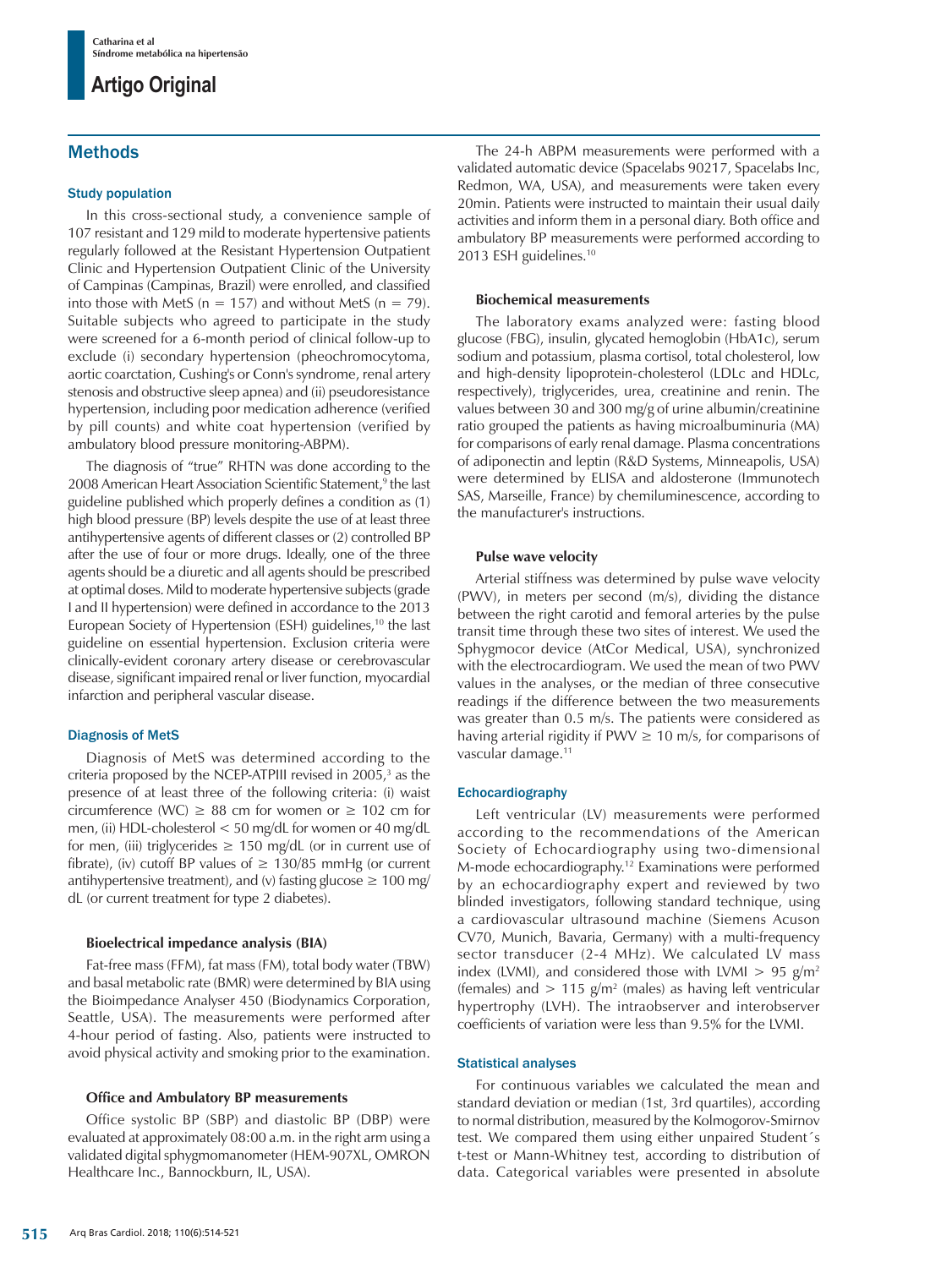numbers and/or percentages and compared by chi-square test. A logistic regression model was applied to determine association of clinical variables with the presence of MetS, apart from potential confounders. All statistical tests were performed using SigmaPlot 12.5 version (Systat software, Inc.). A significance level of alpha  $= 0.05$  was adopted.

## **Results**

Baseline characteristics of hypertensive subjects with and without MetS are shown in Table 1. We found a MetS prevalence of 66% in all hypertensive population. No differences were found between groups regarding age, race and gender. As expected, BMI, WC, FM and TBW were higher in hypertensive patients with MetS. Office heart rate (HR) was significantly higher in patients with MetS. Neither office and ambulatory BP levels nor the proportion of patients with uncontrolled office BP ( $\geq$  140/90 mmHg) were different between groups. The patients with MetS showed a higher prevalence of MA compared to their counterparts. The medication use was similar between groups, except for the calcium channel blockers and antidiabetics that were higher in MetS group (Table 1).

As expected, the evaluation of biochemical parameters showed increased triglycerides, as well as fasting glucose and HbA1c in subjects with MetS (Table 2). Additionally, adiponectin levels were significantly lower in patients with MetS, while leptin demonstrated to be increased in those patients, compared to the subjects without MetS (Table 2).

Finally, the multiple logistic regression revealed that MA, leptin/adiponectin ratio (LAR) and resistance to antihypertensive treatment were independently associated with the presence of MetS (Table 3).

## **Discussion**

Our main findings suggest that MA and increased LAR are associated with the presence of MetS in hypertensive population, apart from potential confounders. Also, resistance to antihypertensive treatment is strongly associated with MetS. The high prevalence of these coexisting conditions – hypertension and MetS – may explain the increased prevalence of hypertension-related target organ damage (TOD), such as elevated urinary albumin excretion.5 Additionally, this early renal organ damage may in part explain the increased cardiovascular risk conferred by MetS in hypertensive patients, since this marker of TOD is a well-known predictor of CV events.13 In this sense, the identification and treatment of risk factors for cardiovascular and renal diseases, as well as an early detection of hypertension-related TOD may directly affect the prognosis of hypertensive patients with MetS.14

Our finding of increased MA in hypertensive patients with MetS is supported by previous studies.<sup>13</sup> The common underlying mechanisms that may explain increased MA in patients with MetS include factors such as: (i) overactivation of the renin-angiotensin system; (ii) increase in oxidative stress and (iii) inflammation.<sup>15</sup> In addition, the presence of MA may affect reflect progressive endothelial and vascular dysfunction.<sup>16</sup> It is worth to mention that we found no difference in BP levels between the groups. Thus, in our cross-sectional study MA is probably associated with other components that comprise MetS. Another hypothesis is that the greater use of calcium channel blockers by hypertensive patients with MetS could have resulted in BP control, but not in avoiding early renal damage, in agreement with several studies.17 Another point to be mentioned is that despite of the greater use of antidiabetic drugs by patients with MetS, HbA1c remained higher in this group. On the other hand, studies<sup>18</sup> have consistently shown that levels of HbA1c < 7% are associated with a reduced risk of structural and clinical manifestations of diabetic nephropathy in patients with diabetes type 1 and type 2. For instance, the U.K. Prospective Diabetes Study (UKPDS)<sup>18</sup> demonstrated a nearly 30% risk reduction for the development of MA in the group intensively treated for hyperglycemia (HbA1c of 7%).18

Hypoadiponectinemia and hyperleptinemia are commonly found in hypertensive and obese patients. Previous studies have shown an inverse association between adiponectin levels and low-grade albuminuria in essential<sup>19</sup> and resistant hypertensive patients.<sup>20,21</sup> Similarly in experimental studies, adiponectin knockout rats have higher levels of albuminuria (twice above normal values), and after replacement of the protein, albuminuria returned to its normal levels.<sup>22</sup> Hyperleptinemia is also an independent risk factor for coronary artery disease 23 and strong predictor of acute myocardial infarction. Besides that, leptin acts as a powerful sympathostimulator, associated with increased BP and tachycardia, which consequently contributes to obesity-related hypertension and kidney damage.<sup>24</sup> Furthermore, a study has supported that the LAR is more beneficial than either alone for the diagnosis of MetS.<sup>25</sup> The use of LAR has the potential to assess insulin sensitivity and MetS in the non-fasting state, since the difference between adiponectin and leptin tends to be small in the fasting *versus* postprandial state.26 Our study showed that LAR was independently associated with the presence of MetS. There are several studies that relate MetS to various cytokines and adipokines, but no biomarker is currently used in clinical practice to help in predicting and establishing MetS in individuals. Therefore, the deregulated adipokine levels (LAR) might be a valuable tool for diagnosis, prognosis or even early detection of MetS in the high-risk hypertensive population, although these associations should be tested. This may also guide a rational therapeutic approach and risk management, since adipokines are altered after lifestyle modifications and medications.27,28

The prevalence of MetS has been increasing worldwide,<sup>29</sup> and it is higher in hypertensive patients than in general population.5 In our study, we found a considerable prevalence of MetS in all hypertensive subjects (66%) – 73% in resistant and 60% in mild-to-moderate hypertensive patients. Similar data have been reported in the Global Cardiometabolic Risk Profile in Patients with hypertension disease (GOOD) study, $30$  in which 58% of essential hypertensive patients had MetS. Indeed, other similar study also indicated a high proportion of RHTN among patients with MetS.<sup>31</sup> This high prevalence may be explained by the older age of the population in the studies, since prevalence of MetS is highly age-dependent.<sup>1</sup> In our study, RHTN was associated with MetS independently of potential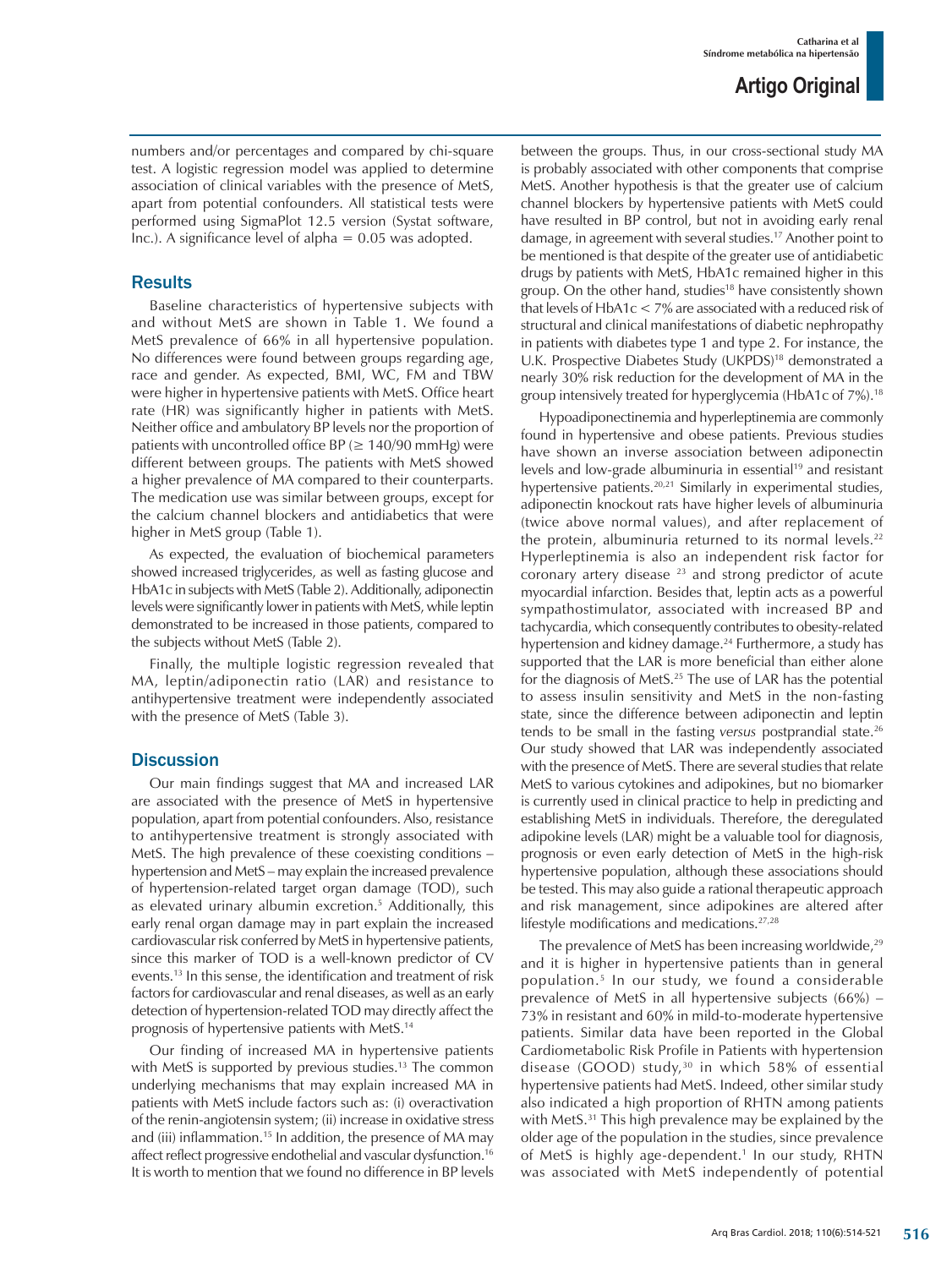### **Table 1 – General characteristics of hypertensive patients with and without metabolic syndrome**

|                                           | Patients with MetS (n = 157) | Patients without MetS (n = 79) | p-value     |
|-------------------------------------------|------------------------------|--------------------------------|-------------|
| <b>Clinical data</b>                      |                              |                                |             |
| Age (years)                               | $63(56 - 70)$                | $65(56 - 71)$                  | 0.39        |
| White race (%)                            | 122 (77)                     | 52 (65)                        | 0.05        |
| Female gender (%)                         | 106 (67)                     | 47 (59)                        | 0.23        |
| BMI (kg/m <sup>2</sup> )                  | $31(27-34)$                  | $26(23-28)$                    | ${}< 0.01$  |
| WC (cm)                                   | $100 \pm 13$                 | $89 \pm 12$                    | ${}_{0.01}$ |
| FFM (Kg)                                  | $54(46-62)$                  | $52(44-63)$                    | 0.13        |
| FM (Kg)                                   | $24(19-31)$                  | $17(13 - 23)$                  | ${}< 0.01$  |
| TBW (%)                                   | $74(72 - 75)$                | $73(72 - 75)$                  | 0.03        |
| BMR (cal/day)                             | 1672 (1436 - 1947)           | 1616 (1369 - 1954)             | 0.23        |
| Office SBP(mmHg)                          | $142(134 - 150)$             | $146(132 - 154)$               | 0.39        |
| Office DBP(mmHg)                          | $82(75 - 89)$                | $82(80-88)$                    | 0.44        |
| Office HR (bpm)                           | $67(61 - 76)$                | $64(58 - 72)$                  | 0.01        |
| 24h-ABPM SBP(mmHg)                        | $128(118-139)$               | $129(118 - 136)$               | 0.78        |
| 24h-ABPM DBP(mmHg)                        | $77(70 - 81)$                | $78(70-86)$                    | 0.28        |
| ABPM HR (bpm)                             | $64 \pm 14$                  | $64 \pm 13$                    | 0.94        |
| Uncontrolled office BP (%)                | 96(61)                       | 48 (60)                        | 0.97        |
| <b>TODs</b>                               |                              |                                |             |
| $MA \ge 30$ (mg.g <sup>-1</sup> ), n (%)  | 31(20)                       | 3(4)                           | < 0.01      |
| PWV $\geq$ 10 (m.s <sup>-1</sup> ), n (%) | 68 (43)                      | 35(44)                         | 0.94        |
| LVH, n (%)                                | 83 (53)                      | 44 (55)                        | 0.96        |
| <b>Medication</b>                         |                              |                                |             |
| Total anti-HA drugs                       | $3(2-4)$                     | $3(2-4)$                       | 0.27        |
| Diuretics, n (%)                          | 123 (78)                     | 64 (80)                        | 0.75        |
| CCBs, n (%)                               | 112(71)                      | 42 (52)                        | ${}_{0.01}$ |
| ACEIs, n (%)                              | 36(22)                       | 26 (32)                        | 0.13        |
| ARAs, n (%)                               | 108 (69)                     | 48 (60)                        | 0.27        |
| Beta-blockers, n (%)                      | 67(43)                       | 28 (35)                        | 0.39        |
| Spironolactone, n (%)                     | 33(21)                       | 8(10)                          | 0.06        |
| Central a-agonists, n (%)                 | 24 (15)                      | 8(10)                          | 0.37        |
| Oral antidiabetics, n (%)                 | 90(57)                       | 16(20)                         | < 0.01      |
| Statins, n (%)                            | 111 (70)                     | 51(63)                         | 0.41        |
| Antiplatelet drugs, n (%)                 | 67 (43)                      | 23 (29)                        | 0.06        |

*Values are expressed as mean ± standard deviation or median (1st, 3rd quartiles), according to data distribution. Continuous variables were compared using unpaired Student´s t-test or Mann-Whitney test, according to data distribution. Categorical variables were compared by chi-square test. BMI: body mass index; WC: waist circumference; FFM: fat free mass; FM: fat mass; TBW: total body water; BMR: basal metabolic rate; SBP: systolic blood pressure; DBP: diastolic blood pressure; HR: heart rate; ABPM: ambulatory blood pressure monitoring; LVH: left ventricular hypertrophy; MA: microalbuminuria; PWV: pulse wave velocity; CCBs: calcium channel blockers; ACEIs: angiotensin converting enzyme inhibitors; ARAs: angiotensin II receptor antagonist; TODs: target organ damages.*

confounders. Although our study does not affirm causality between this association, it seems reasonable to say that the metabolic derangements associated with MetS promote alterations in the vasculature and the kidney that might lead to RHTN and chronic kidney disease.32 Furthermore, the increased renal impairment in patients with MetS is probably linked to the underlying condition of prior hypertension in these patients<sup>33</sup> (Figure 1). In this context, our findings highlighted the importance of improving strategies to prevent cardiovascular and renal outcomes. Still, it points out that not only RHTN patients require a close clinical attention, but also mild to moderate hypertensive subjects, who demonstrated a high prevalence of MetS comparable to RHTN patients.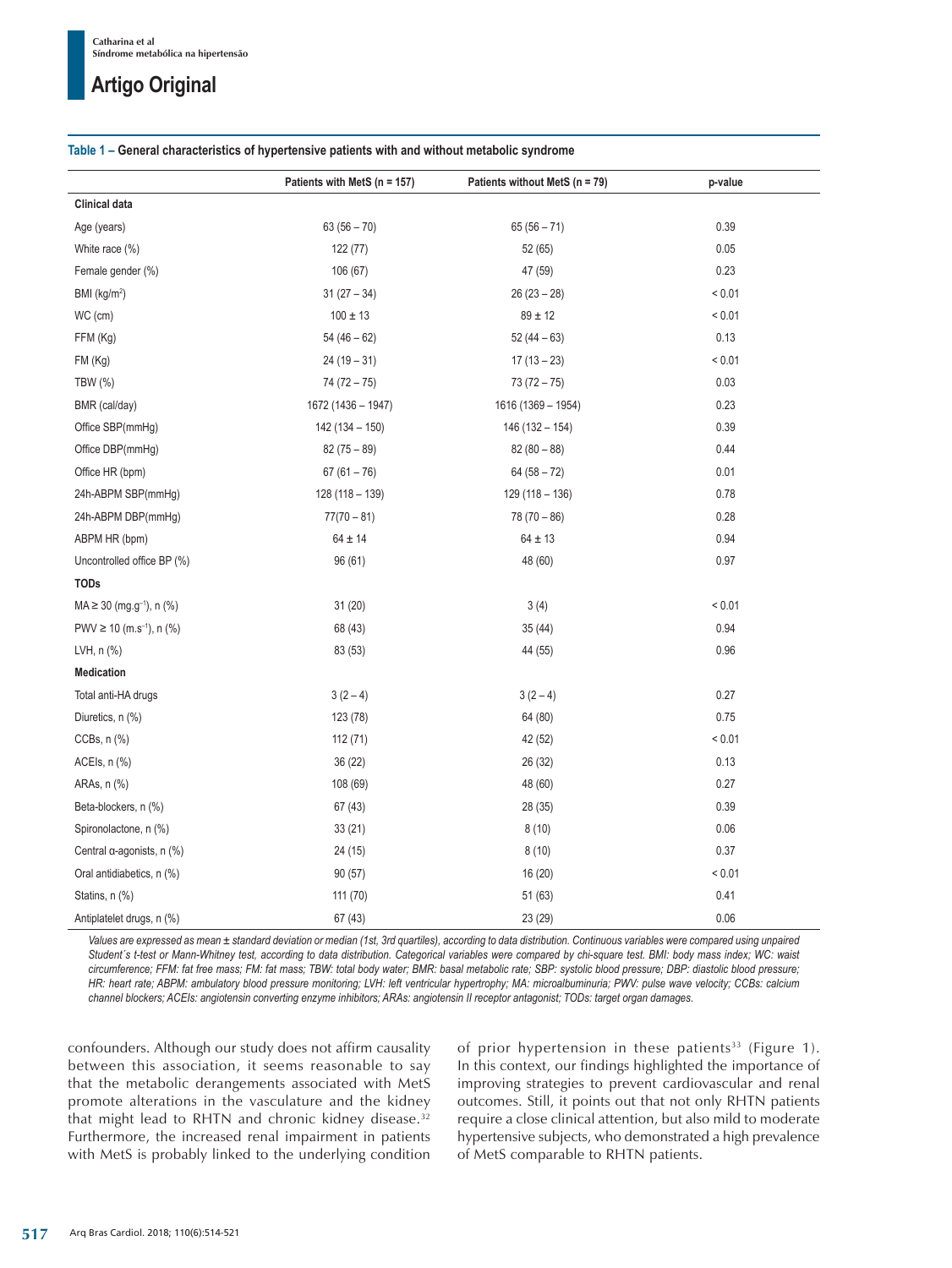|                                                                 | Patients with MetS ( $n = 157$ ) | Patients without MetS (n = 79) | p-value    |
|-----------------------------------------------------------------|----------------------------------|--------------------------------|------------|
| Cholesterol (mg.dL-1)                                           | $166(139 - 192)$                 | $179(150 - 200)$               | 0.06       |
| $LDL-c$ (mg.d $L^{-1}$ )                                        | $88(70 - 111)$                   | $98(73 - 118)$                 | 0.19       |
| $HDL-c$ (mg.d $L^{-1}$ )                                        | $43(37-49)$                      | $57(51-65)$                    | < 0.01     |
| Triglycerides (mg.dL-1)                                         | 142 (97 - 199)                   | $81(68 - 115)$                 | ${}< 0.01$ |
| $FBG$ (mg.dL $^{-1}$ )                                          | $107(95 - 130)$                  | $91(86-97)$                    | ${}< 0.01$ |
| $HbA1c$ $%$                                                     | $6.30(6 - 7.40)$                 | $5.90(5.50-6)$                 | < 0.01     |
| hs-CRP (mg.dL-1)                                                | $0.39(0.17 - 0.65)$              | $0.25(0.11 - 0.48)$            | 0.02       |
| Na ( $mEq.dL^{-1}$ )                                            | $141(140 - 143)$                 | $142(138 - 143)$               | 0.61       |
| $K$ (mEq.dL $^{-1}$ )                                           | $4.40(4.10 - 4.70)$              | $4.30(4.20 - 4.60)$            | 0.82       |
| PAC $(nq.dL^{-1})$                                              | $83(48 - 162)$                   | $65(41 - 125)$                 | 0.10       |
| CC (ml.min <sup>-1</sup> .(1,73m <sup>2</sup> ) <sup>-1</sup> ) | $80(55-97)$                      | $71(53 - 94)$                  | 0.53       |
| Creatinine (mg.dL-1)                                            | $0.93(0.80 - 1.12)$              | $0.95(0.77 - 1.20)$            | 0.97       |
| Renin (pg.ml-1)                                                 | $23(12-64)$                      | $30(11 - 80)$                  | 0.78       |
| Urea (mg.mL $-1$ )                                              | $35(26-44)$                      | $36(28-44)$                    | 0.81       |
| Cortisol (ug.dL-1)                                              | $14(10-20)$                      | $14(10-16)$                    | 0.44       |
| Leptin $(ng.mL^{-1})$                                           | 21.0 (14.40-41.60)               | 15.70 (6.30-33.20)             | ${}< 0.01$ |
| Adiponectin (µg.dL-1)                                           | $5.30(2.60 - 7.80)$              | $7.50(3.80 - 11.90)$           | < 0.01     |
| LAR                                                             | $4.81(2.14 - 10.80)$             | $2.22(1.10 - 5.20)$            | ${}< 0.01$ |
| LAR $> 3.72$ , n $(\%)$                                         | 85 (54)                          | 24 (30)                        | ${}< 0.01$ |

**Table 2 – Biochemical parameters of hypertensive patients with and without metabolic syndrome**

Values are expressed as mean ± standard deviation or median (1st, 3rd quartiles), according to data distribution. Continuous variables were compared using unpaired Student's *t-test or Mann-Whitney test, according to data distribution. Categorical variables were compared by chi-square test. MetS: metabolic syndrome; LDL-c: low density lipoprotein-c; HDL-c: high density lipoprotein-c; FBG: fasting blood glucose; HbA1C: glycated hemoglobin; hs-CRP: high-sensitivity c-reactive protein; Na: serum sodium; K: serum potassium; PAC: plasma aldosterone concentration; CC: creatinine clearance; LAR > 3.7: leptin adiponectin ratio > 3.7 (the cutoff value was determined by median value).*

Finally, pharmacological approaches should be carried out in order to improve obesity, dyslipidemia, hyperglycemia and hypertension<sup>33</sup> for renal protection. However, the cornerstone of treating MetS remains lifestyle modification,<sup>3</sup> which mainly involves healthy diet, aerobic exercise, and behavioral counseling. To date, current guidelines do not specifically address the management of mild to moderate hypertension and RHTN in the patient with MetS. However, considering the increased risk of developing diabetes in these patients, it seems reasonable that the first consideration in antihypertensive treatment is to be focused on the inhibition of the renin-angiotensin system with either angiotensin converting enzyme or angiotensin II receptor inhibitors.34 There has been increasing interest in combination strategies of antihypertensive agents in RHTN patients with MetS to reduce the pill burden. Future works are still needed to define the best antihypertensive therapy in this group of high-risk patients.

The limitations of this study include: (i) the cross-sectional design with no cause-effect inference; (ii) a small sample size and (iii) inclusion of patients from one outpatient clinic only. Although studies have shown significant differences between patients with mild to moderate hypertension and RHTN,<sup>35,36</sup> we did not dichotomize the hypertensive population because they both had a high prevalence of SMet with similar metabolic profile, then contributing to the objective of evaluating the influence of SMet on all these subjects together.

## **Conclusion**

In summary, our study showed that MetS is significantly associated with MA, RHTN and adipokines levels. These findings suggest that hypertensive patients with MetS tend to develop early manifestations of end-organ damage with metabolic/ hormonal changes, culminating in increased cardiovascular risk and renal impairment. However, as we mentioned earlier, we cannot infer from this cross-sectional study the exact nature of the association between MetS, MA, RHTN and adipokines levels. Early diagnosis of MetS in hypertensive patients may enable more accurate prediction of adverse cardiovascular events and renal impairment, as well as the implementation of more efficient strategies in terms of primary prevention. Besides that, prompt identification of MetS in resistant hypertensive patients allows modification of multiple risk factors that promote resistance to antihypertensive therapy, as well as guide the treatment to individual components of the syndrome. Thus, targeted treatment to individual components of the syndrome along with weight loss and lifestyle modifications can prevent resistance to antihypertensive treatment, as well as contribute to effective therapy in resistant hypertensive patients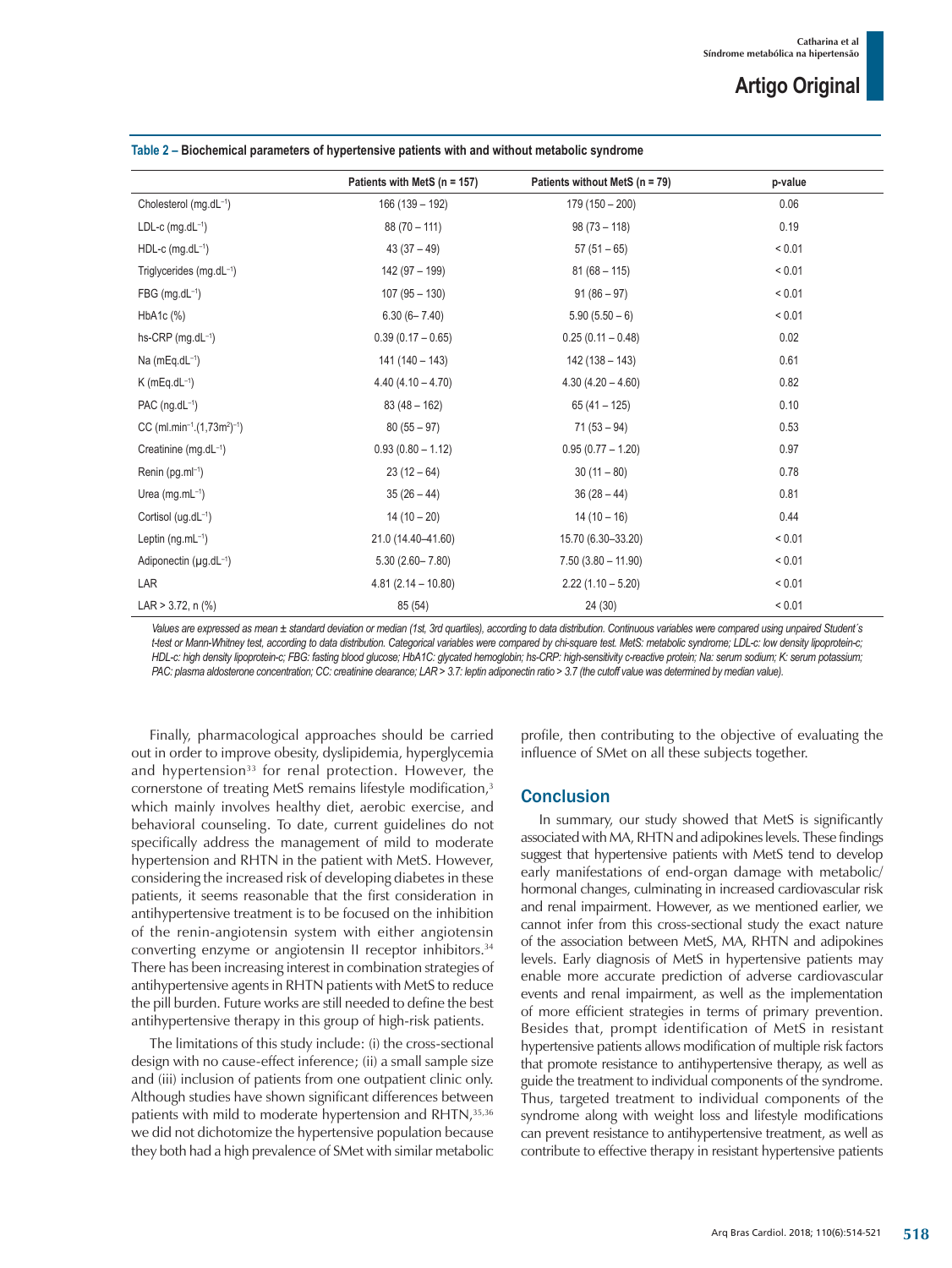#### **Table 3 – Multiple logistic regression for the presence of metabolic syndrome\***

|                                 | Odds ratio | 95% CI         | p-value |  |
|---------------------------------|------------|----------------|---------|--|
| LAR > 3.7                       | 4.13       | $1.38 - 12.34$ | 0.01    |  |
| HR (bpm)                        | 0.97       | $0.92 - 1.03$  | 0.39    |  |
| $MA > 30$ (mg.g <sup>-1</sup> ) | 8.51       | $1.53 - 47.14$ | 0.01    |  |
| hs-CRP $(mg.dL^{-1})$           | 2.92       | $0.83 - 10.19$ | 0.09    |  |
| <b>RHTN</b>                     | 3.75       | $1.09 - 12.92$ | 0.03    |  |

*\* The variables in this model were also adjusted for age, gender and race. MetS: metabolic syndrome; hs-CRP: high-sensitivity c-reactive protein; HR: heart rate; MA: microalbuminuria; RHTN: resistant hypertension; LAR > 3.7: leptin adiponectin ratio > 3.7 (the cutoff value was determined by median value).*



Figure 1 - Diagrammatic representation of the metabolic syndrome effects on hypertension and resistant hypertension (RHTN). Abbreviations: renin-angiotensin*aldosterone system (RAAS); central nervous system (CNS).*

with MetS. Given the alterations that MetS confers on RHTN, future clinical trials can begin to address this important topic. Once the syndrome is identified, lifestyle changes and a different therapeutic approach can enhance the prognosis of the disease. Indeed, further studies on LAR in a larger hypertensive population with MetS is needed to assess whether this marker is sensitive and specific for identifying those who are at risk for developing MetS. The LAR could be used as a relatively easy, minimally-invasive tool for early MetS diagnosis and, consequently, decrease the chance of maladaptive effects caused by this syndrome.

## Author contributions

Conception and design of the research, Obtaining financing and Writing of the manuscript: Catharina AS, Faria AP; Acquisition of data: Sabbatini AR, Catharina AS, Ritter AMV, Faria AP; Analysis and interpretation of the data and Statistical analysis: Catharina AS, Modolo R, Ritter AMV, Faria AP; Critical revision of the manuscript for intellectual content: Sabbatini AR, CatharinaAS, Modolo R, Ritter AMV, Lopes HF, Moreno Junior H.

## **Potential Conflict of Interest**

No potential conflict of interest relevant to this article was reported.

## **Sources of Funding**

This study was partially funded by FAPESP, CNPq and CAPES.

## **Study Association**

This study is not associated with any thesis or dissertation work.

## **Ethics approval and consent to participate**

This study was approved by the Ethics Committee of the Universidade Estadual de Campinas under the protocol number 188.161 (CAAE: 11189712.8.0000.5404). All the procedures in this study were in accordance with the 1975 Helsinki Declaration, updated in 2013. Informed consent was obtained from all participants included in the study.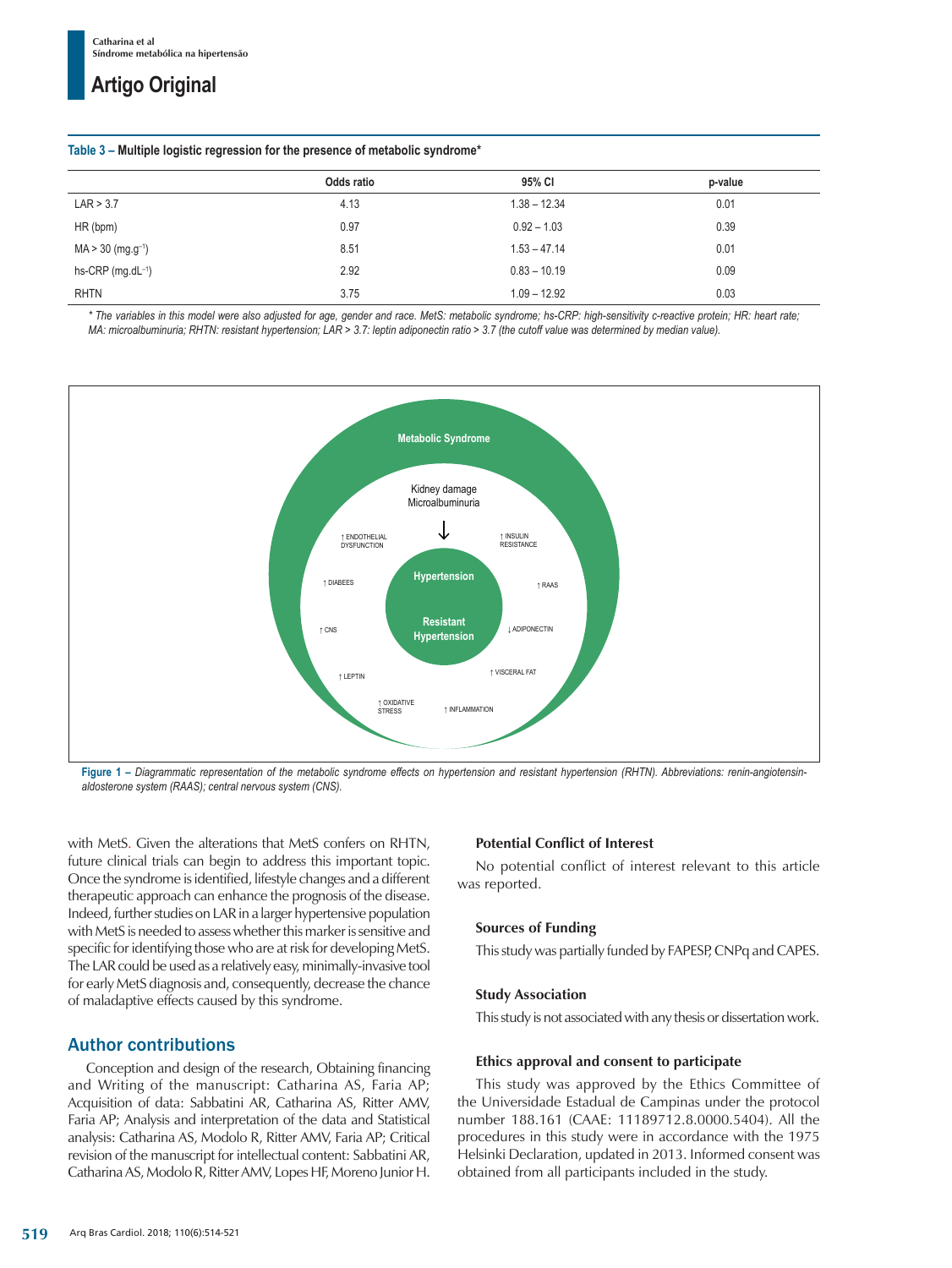## **References**

- Grundy SM. Metabolic syndrome pandemic. Arterioscler Thromb Vasc Biol. 2008;28(4):629-36.
- 2. Reaven GM. Banting lecture 1988. Role of insulin resistance in human disease. Diabetes. 1988;37(12):1595-607.
- 3. Grundy SM, Cleeman JI, Daniels SR, Donato KA, Eckel RH, Franklin BA, et al; American Heart Association; National Heart, Lung, and Blood Institute. Diagnosis and management of the metabolic syndrome: an American Heart Association/National Heart, Lung, and Blood Institute Scientific Statement. Circulation. 2005;112(17):2735-52. Erratum in: Circulation. 2005;112(17):e298. Circulation. 2005;112(17):e297.
- 4. Mottillo S, Filion KB, Genest J, Joseph L, Pilote L, Poirier P, et al. The metabolic syndrome and cardiovascular risk a systematic review and meta-analysis. J Am Coll Cardiol. 2010;56(14):1113-32.
- 5. Mule G, Cottone S, Nardi E, Andronico G, Cerasola G. Metabolic syndrome in subjects with essential hypertension: relationships with subclinical cardiovascular and renal damage. Minerva Cardioangiol. 2006;54(2):173-94.
- 6. Ryo M, Nakamura T, Kihara S, Kumada M, Shibazaki S, Takahashi M, et al. Adiponectin as a biomarker of the metabolic syndrome. Circ J. 2004;68(11):975-81.
- 7. Matsuzawa Y, Funahashi T, Kihara S, Shimomura I. Adiponectin and metabolic syndrome. Arterioscler Thromb Vasc Biol. 2004;24(1):29-33.
- 8. Ghantous CM, Azrak Z, Hanache S, Abou-Kheir W, Zeidan A. Differential Role of Leptin and Adiponectin in Cardiovascular System. Int J Endocrinol. 2015;2015:534320.
- 9. Calhoun DA, Jones D, Textor S, Goff DC, Murphy TP, Toto RD, et al. Resistant hypertension: diagnosis, evaluation, and treatment. A scientific statement from the American Heart Association Professional Education Committee of the Council for High Blood Pressure Research. Hypertension. 2008;51(6):1403-19.
- 10. Mancia G, Fagard R, Narkiewicz K, Redon J, Zanchetti A, Bohm M, et al. 2013 ESH/ESC Guidelines for the management of arterial hypertension: the Task Force for the management of arterial hypertension of the European Society of Hypertension (ESH) and of the European Society of Cardiology (ESC). J Hypertens. 2013;31(7):1281-357.
- 11. Van Bortel LM, Laurent S, Boutouyrie P, Chowienczyk P, Cruickshank JK, De Backer T, et al; Artery Society; European Society of Hypertension Working Group on Vascular Structure and Function; European Network for Noninvasive Investigation of Large Arteries. Expert consensus document on the measurement of aortic stiffness in daily practice using carotid-femoral pulse wave velocity. J Hypertens. 2012;30(3):445-8.
- 12. Sahn DJ, DeMaria A, Kisslo J, Weyman A. Recommendations regarding quantitation in M-mode echocardiography: results of a survey of echocardiographic measurements. Circulation. 1978;58(6):1072-83.
- 13. Ingelsson E, Sullivan LM, Murabito JM, Fox CS, Benjamin EJ, Polak JF, et al. Prevalence and prognostic impact of subclinical cardiovascular disease in individuals with the metabolic syndrome and diabetes. Diabetes. 2007;56(6):1718-26.
- 14. Chobanian AV, Bakris GL, Black HR, Cushman WC, Green LA, Izzo JL, Jr, et al; National Heart, Lung, and Blood Institute Joint National Committee on Prevention, Detection, Evaluation, and Treatment of High Blood Pressure; National High Blood Pressure Education Program Coordinating Committee. The Seventh Report of the Joint National Committee on Prevention, Detection, Evaluation, and Treatment of High Blood Pressure: the JNC 7 report. JAMA. 2003;289(19):2560-72. Erratum in: JAMA. 2003 Jul 9;290(2):197.
- 15. Gobal F, Deshmukh A, Shah S, Mehta JL. Triad of metabolic syndrome, chronic kidney disease, and coronary heart disease with a focus on microalbuminuria death by overeating. J Am Coll Cardiol. 2011;57(23):2303-8.
- 16. Ochodnicky P, Henning RH, van Dokkum RP, de Zeeuw D. Microalbuminuria and endothelial dysfunction: emerging targets for primary prevention of endorgan damage. J Cardiovasc Pharmacol. 2006;47 Suppl 2:S151-62.
- 17. Zhao HJ, Li Y, Liu SM, Sun XG, Li M, Hao Y, et al. Effect of calcium channels blockers and inhibitors of the renin-angiotensin system on renal outcomes and mortality in patients suffering from chronic kidney disease: systematic review and meta-analysis. Ren Fail. 2016;38(6):849-56.
- 18. Intensive blood-glucose control with sulphonylureas or insulin compared with conventional treatment and risk of complications in patients with type 2 diabetes (UKPDS 33). UK Prospective Diabetes Study (UKPDS) Group. Lancet. 1998;352(9131):837-53. Erratum in: Lancet. 1999;354(9178):602.
- 19. Tsioufis C, Dimitriadis K, Chatzis D, Vasiliadou C, Tousoulis D, Papademetriou V, et al. Relation of microalbuminuria to adiponectin and augmented C-reactive protein levels in men with essential hypertension. Am J Cardiol. 2005;96(7):946-51.
- 20. de Faria AP, Modolo R, Sabbatini AR, Barbaro NR, Correa NB, Brunelli V, et al. Adiponectin -11377C/G and +276G/T polymorphisms affect adiponectin levels but do not modify responsiveness to therapy in resistant hypertension. Basic Clin Pharmacol Toxicol. 2015;117(1):65-72.
- 21. Sabbatini AR, Faria AP, Barbaro NR, Gordo WM, Modolo RG, Pinho C, et al. Deregulation of adipokines related to target organ damage on resistant hypertension. J Hum Hypertens. 2014;28(6):388-92.
- 22. Sharma K, Ramachandrarao S, Qiu G, Usui HK, Zhu Y, Dunn SR, et al. Adiponectin regulates albuminuria and podocyte function in mice. J Clin Invest. 2008;118(5):1645-56.
- 23. Ren J. Leptin and hyperleptinemia from friend to foe for cardiovascular function. J Endocrinol. 2004;181(1):1-10.
- 24. Adelman RD. Obesity and renal disease. Curr Opin Nephrol Hypertens.  $2002 \cdot 11(3) \cdot 331 - 5$
- 25. Falahi E, Khalkhali Rad AH, Roosta S. What is the best biomarker for metabolic syndrome diagnosis? Diabetes Metab Syndr. 2015;9(4):366-72.
- 26. Finucane FM, Luan J, Wareham NJ, Sharp SJ, O'Rahilly S, Balkau B, et al. Correlation of the leptin: adiponectin ratio with measures of insulin resistance in non-diabetic individuals. Diabetologia. 2009;52(11):2345-9.
- 27. Lee JM, Kim JH, Son HS, Hong EG, Yu JM, Han KA, et al. Valsartan increases circulating adiponectin levels without changing HOMA-IR in patients with type 2 diabetes mellitus and hypertension. J Int Med Res. 2010;38(1):234-41.
- 28. Kok P, Roelfsema F, Frolich M, van Pelt J, Meinders AE, Pijl H. Activation of dopamine D2 receptors lowers circadian leptin concentrations in obese women. J Clin Endocrinol Metab. 2006;91(8):3236-40.
- 29. Alberti KG, Eckel RH, Grundy SM, Zimmet PZ, Cleeman JI, Donato KA, et al; International Diabetes Federation Task Force on Epidemiology and Prevention; National Heart, Lung, and Blood Institute; American Heart Association; World Heart Federation; International Atherosclerosis Society; International Association for the Study of Obesity. Harmonizing the metabolic syndrome: a joint interim statement of the International Diabetes Federation Task Force on Epidemiology and Prevention; National Heart, Lung, and Blood Institute; American Heart Association; World Heart Federation; International Atherosclerosis Society; and International Association for the Study of Obesity. Circulation. 2009;120(16):1640-5.
- 30. Kjeldsen SE, Naditch-Brule L, Perlini S, Zidek W, Farsang C. Increased prevalence of metabolic syndrome in uncontrolled hypertension across Europe: the Global Cardiometabolic Risk Profile in Patients with hypertension disease survey. J Hypertens. 2008;26(10):2064-70.